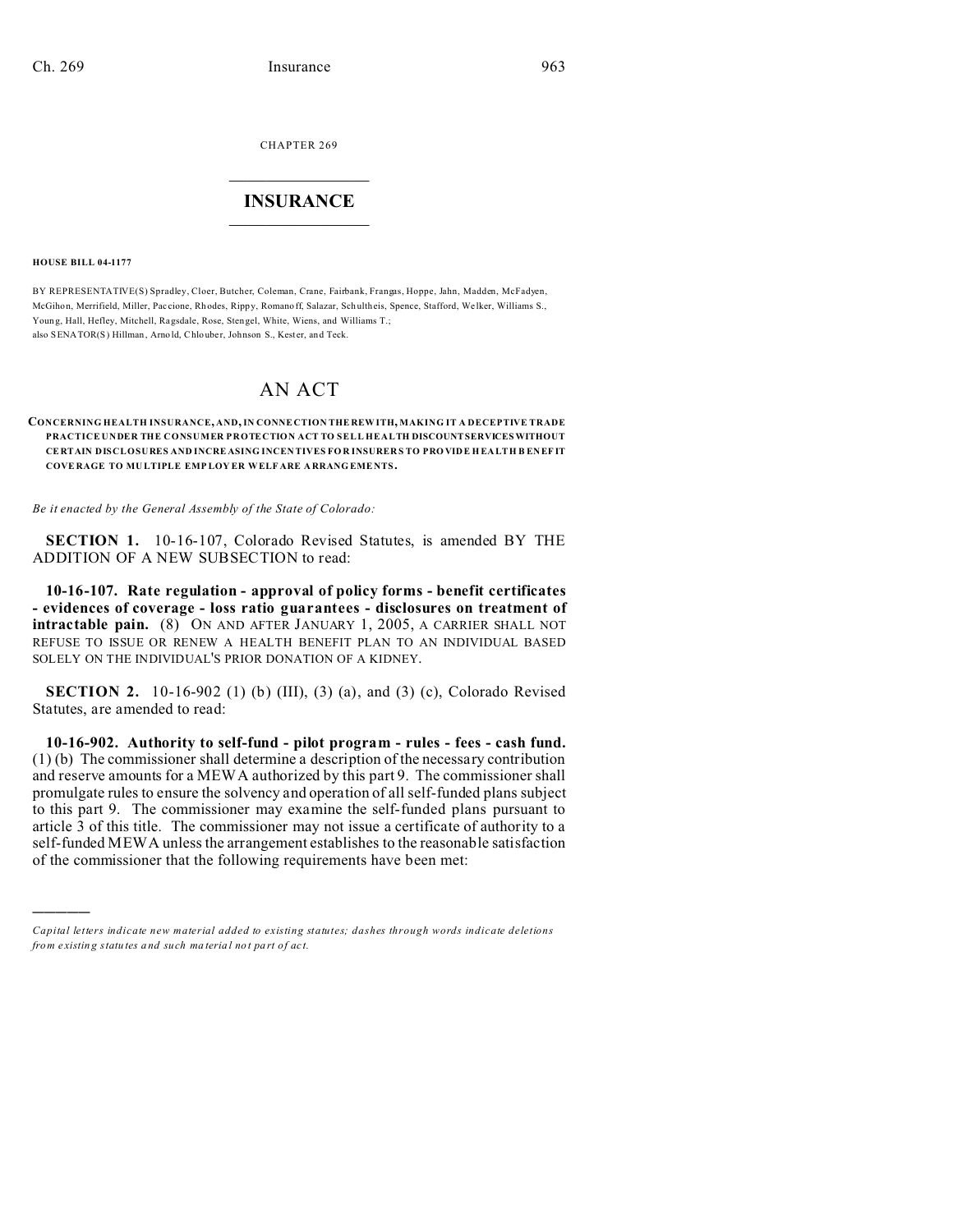964 Insurance Ch. 269

(III) The self-funded MEWA shall establish by the end of the first year of its operation and shall maintain at all times reserves equal to at least thirty TWENTY-FIVE percent of the annual expected claims liability of the MEWA. THE COMMISSIONER SHALL EVALUATE EACH SELF-FUNDED MEWA TO DETERMINE WHETHER THE SELF-FUNDED MEWA SHALL BE REQUIRED TO MAINTAIN EXCESS LOSS INSURANCE, AND, IF SO, THE COMMISSIONER MAY DETERMINE THE SPECIFIC AND AGGREGATE EXCESS LOSS INSURANCE AND THE SPECIFIC ATTACHMENT POINT FOR SUCH EXCESS LOSS INSURANCE TO ENSURE ACTUARIAL SOUNDNESS BASED ON THE RESERVES OF, AND THE NUMBER OF INDIVIDUALS ENROLLED IN, THE MEWA AND ANY OTHER MATTER DEEMED APPROPRIATE BY THE COMMISSIONER. IF A SELF-FUNDED MEWA MAINTAINS ADEQUATE EXCESS LOSS INSURANCE AS DETERMINED BY THE COMMISSIONER, THE COMMISSIONER MAY WAIVE A PORTION OF THE RESERVES REQUIRED TO BE MAINTAINED PURSUANT TO THIS SUBPARAGRAPH (III).

(3) (a) Notwithstanding any provision of law to the contrary, any MEWA established pursuant to this part 9 shall be exempt from the small employer premium rating provisions in section 10-16-105 (8) ANY MEWA MAY USE THE FOLLOWING FACTORS CONSISTENTWITH RATING PROVISIONS FOR THE SMALL EMPLOYER CARRIERS FOR THE ESTABLISHMENT OF RATES: AGE, FAMILY COMPOSITION, GEOGRAPHIC LOCATION, HEALTH STATUS, CLAIMS EXPERIENCE, AND STANDARD INDUSTRIAL CODE.

(c) The premium charged by the MEWA shall aggregate the health status of all individuals within the MEWA as a single large group and shall be the same for any employee or dependent of the employee A SELF-FUNDED MEWA OR THE INSURANCE CARRIER FOR A FULLY INSURED MEWA MAY ADJUST PREMIUMS FOR AN INDIVIDUAL EMPLOYER WITHIN THE MEWA BASED ON THE HEALTH STATUS OR AGE OF THE EMPLOYER'S EMPLOYEES AND THEIR DEPENDENTS WITHIN THE MEWA. SUCH ADJUSTMENTS IN RATES SHALL BE MADE ON AND AFTER THE EFFECTIVE DATE OF THIS ACT FOR HEALTH STATUS, CLAIMS EXPERIENCE, AND STANDARD INDUSTRIAL CODE, BUT SHALL NOT BE CHARGED TO THE INDIVIDUALS UNDER THE PLAN AND SHALL NOT RESULT IN A RATE FOR THE MEWA THAT DEVIATES FROM THE AVERAGE RATE FOR MEMBERS OF THE MEWA BY MORE THAN THE AMOUNTS SET FORTH IN THE FOLLOWING SCHEDULE:

(I) ON AND AFTER THE EFFECTIVE DATE OF THIS ACT UNTIL SEPTEMBER 29, 2004, DECREASES MORE THAN FIFTEEN PERCENT FROM THE AVERAGE RATE FOR MEMBERS OF THE MEWA;

(II) ON AND AFTER SEPTEMBER 30, 2004, INCREASES MORE THAN TEN PERCENT FROM OR DECREASES MORE THAN TWENTY-FIVE PERCENT FROM THE AVERAGE RATE FOR MEMBERS OF THE MEWA.

**SECTION 3.** 10-4-902 (3), Colorado Revised Statutes, is amended to read:

**10-4-902. De finitions.** As used in this part 9, unless the context otherwise requires:

(3) "Licensed health care provider" means a person, corporation, facility, or institution licensed or certified by this state to provide health care or professional services as a hospital, health care facility, or dispensary or to practice and practicing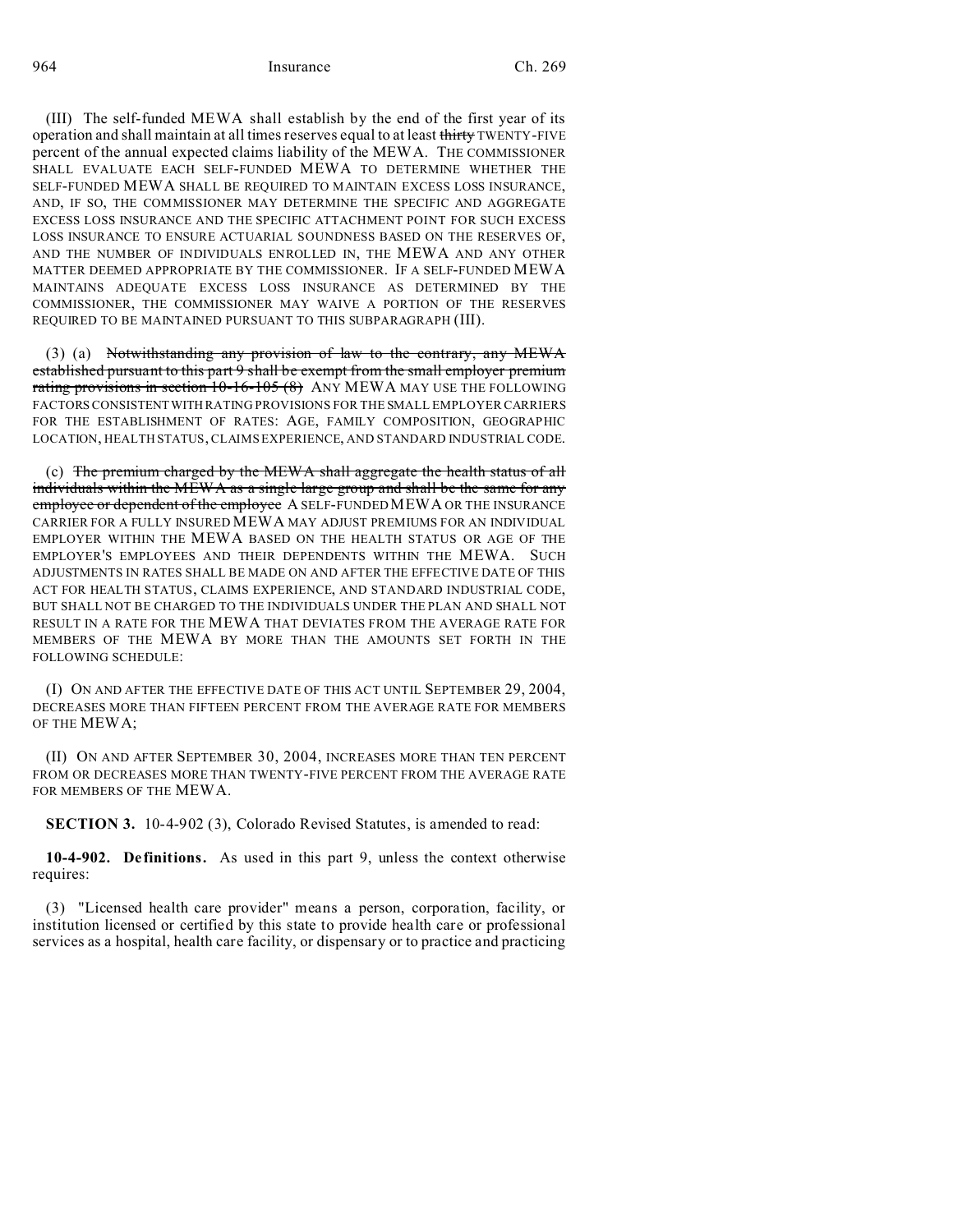medicine, osteopathy, chiropractic, nursing, physical therapy, podiatry, dentistry, pharmacy, ACUPUNCTURE, or optometry in this state, or an officer, employee, or agent thereof working under the supervision of such person or institution in providing such health care services.

**SECTION 4.** Part 7 of article 16 of title 10, Colorado Revised Statutes, is amended BY THE ADDITION OF A NEW SECTION to read:

**10-16-709. Evaluation - nonparticipating health care providers - legislative declaration - rules.** (1) (a) THE GENERAL ASSEMBLY HEREBY FINDS AND DETERMINES THAT NOT ALL HEALTH CARE PROVIDERS CONTRACT WITH ALL HEALTH INSURERS AND THEREFORE NOT ALL ARE PARTICIPATING PROVIDERS. HEALTH CARE PROVIDERS WHO DO NOT CONTRACT WITH A CARRIER ARE CONSIDERED TO BE NONPARTICIPATING PROVIDERS AS TO THAT CARRIER. IN ADDITION, NOT ALL HEALTH CARE PROVIDERS ARE AWARE OF THE TERMS OF HEALTH INSURANCE COVERAGE FOR HEALTH CARE SERVICES PROVIDED TO A CONSUMER INSURED THROUGH INDIVIDUAL OR GROUP HEALTH CARE COVERAGE. THEREFORE, THE GENERAL ASSEMBLY DETERMINES THAT THERE IS A NEED TO INFORM INSURED CONSUMERS OF THE SCOPE OF HEALTH INSURANCE COVERAGE AVAILABLE TO THE CONSUMER FOR THE SERVICES OF NONPARTICIPATING PROVIDERS WHO RENDER SERVICES IN A PARTICIPATING FACILITY AND THE EXTENT OF AN INSURED CONSUMER'S RESPONSIBILITY WHEN SERVICES ARE RENDERED TO AN INSURED BY A NONPARTICIPATING PROVIDER.

(b) THE GENERAL ASSEMBLY HEREBY DECLARES THAT IT IS IN THE BEST INTEREST OF THE RESIDENTS OF THIS STATE TO PROVIDE ADMINISTRATIVE DIRECTION TO HEALTH INSURANCE CARRIERS, HEALTH CARE PROVIDERS, AND HEALTH FACILITIES TO PROVIDE TIMELY NOTICE TO A CONSUMER CONCERNING WHEN THE PERSON MAY OR MAY NOT INCUR ADDITIONAL CHARGES FOR COVERED HEALTH BENEFITS RECEIVED FROM HEALTH CARE PROVIDERS.

(2) THE INSURANCE COMMISSIONER SHALL, IN COLLABORATION WITH THE DIVISION OF REGISTRATIONS WITHIN THE DEPARTMENT OF REGULATORY AGENCIES, THE DEPARTMENT OF PUBLIC HEALTH AND ENVIRONMENT, ANY OTHER STATE AGENCY, AND ANY INTERESTED PARTY, HOLD PUBLIC HEARINGS TO DETERMINE THE EXTENT AND SOURCE OF THE PROBLEM OF A CONSUMER BEING BILLED FOR AN AMOUNT NOT PAID BY HIS OR HER HEALTH INSURANCE AS A RESULT OF A NONPARTICIPATING PROVIDER DELIVERING HEALTH CARE SERVICES IN A PARTICIPATING FACILITY. THESE HEARINGS SHALL ALSO INCLUDE AN EVALUATION OF THE FOLLOWING:

(a) PAYMENTS TO NONPARTICIPATING PROVIDERS IN PARTICIPATING FACILITIES;

(b) METHODS TO IMPROVE DISCLOSURE TO CONSUMERS OF INDIVIDUAL AND GROUP HEALTH INSURANCE;

(c) WHEN A PERSON MAY BE RESPONSIBLE FOR AMOUNTS IN EXCESS OF THE PERSON'S COVERED BENEFITS FROM A NONPARTICIPATING PROVIDER;

(d) WHAT THE CARRIER'S RESPONSIBILITIES ARE FOR PAYMENT FOR HEALTH BENEFITS COVERED UNDER THE PERSON'S HEALTH BENEFIT PLAN; AND

(e) THE APPROPRIATE APPEALS PROCESS FOR INSURERS AND HEALTH CARE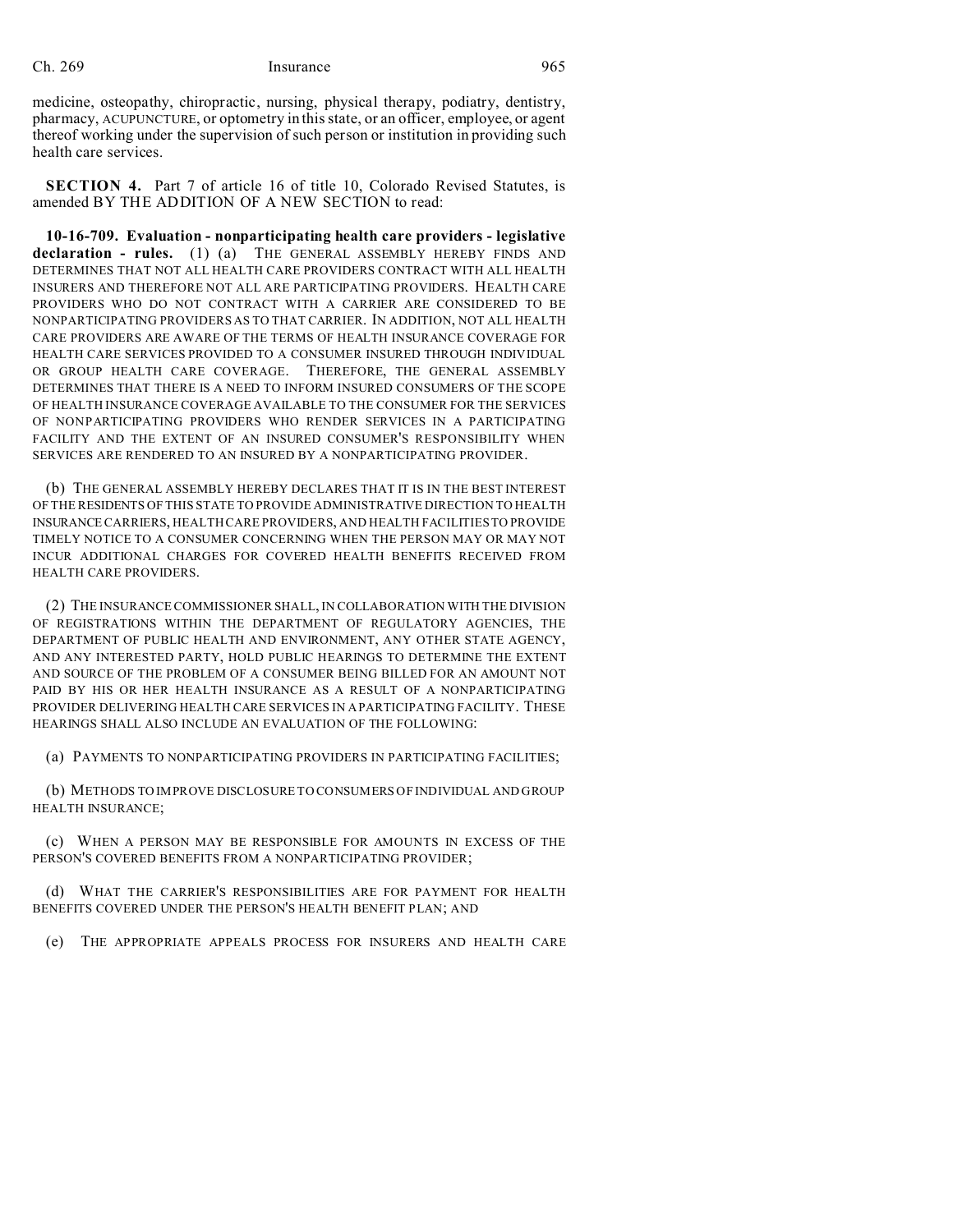#### PROVIDERS TO SETTLE DISPUTES.

(3) THE INSURANCE COMMISSIONER, THE DEPARTMENT OF PUBLIC HEALTH AND ENVIRONMENT, AND THE DIVISION OF REGISTRATIONS, INCLUDING, BUT NOT LIMITED TO, ANY TYPE 1 BOARD UNDER THE SUPERVISION OF THE DIVISION OF REGISTRATIONS, MAY PROMULGATE RULES IN ACCORDANCE WITH THE FINDINGS FROM THE EVALUATION CONDUCTED PURSUANT TO SUBSECTION (2) OF THIS SECTION.

(4) ON OR BEFORE FEBRUARY 1, 2005, THE INSURANCE COMMISSIONER SHALL REPORT THE FINDINGS OF THE EVALUATION PURSUANT TO SUBSECTION (2) OF THIS SECTION TO THE BUSINESS AFFAIRS AND LABOR COMMITTEES OF THE HOUSE OF REPRESENTATIVES AND THE SENATE. THE INSURANCE COMMISSIONER SHALL INCLUDE IN THE REPORT A DESCRIPTION OF THE RULES PROMULGATED PURSUANT TO SUBSECTION (3) OF THIS SECTION. IF A STATE AGENCY DID NOT PROMULGATE RULES PURSUANT TO SUBSECTION (3) OF THIS SECTION, THAT STATE AGENCY SHALL SUBMIT TO THE INSURANCE COMMISSIONER, FOR INCLUSION IN THE COMMISSIONER'S REPORT TO THE BUSINESS AFFAIRS AND LABOR COMMITTEES OF THE HOUSE OF REPRESENTATIVES AND SENATE, THE REASONS WHY RULES WERE NOT PROMULGATED PURSUANT TO SUBSECTION (3) OF THIS SECTION.

**SECTION 5.** 13-64-202 (3), Colorado Revised Statutes, is amended to read:

**13-64-202. Definitions.** As used in this part 2, unless the context otherwise requires:

(3) "Health care institution" means any licensed or certified hospital, health care facility, dispensary, or other institution for the treatment or care of the sick or injured, OR A LABORATORY CERTIFIED UNDER THE FEDERAL "CLINICAL LABORATORIES IMPROVEMENT ACT OF 1967", AS AMENDED, 42 U.S.C. SEC. 263a, TO PERFORM HIGH COMPLEXITY TESTING.

**SECTION 6.** 27-13-110, Colorado Revised Statutes, is amended to read:

**27-13-110. Alternative uses for institute facilities - repeal.** (1) The department of human services shall determine the existence of resources at Colorado mental health institute at Pueblo which THAT are in excess of the needs of the primary purpose of said institute and may make available to the regents of the university of Colorado, on mutually agreeable terms, a maximum of ten beds at said institute for the purpose of teaching students in the family practice medical training program conducted by and under the control of the regents. Such resources shall be a supplement to any existing health care resources and academic facilities in the region.

(2) (a) TO THE EXTENT THAT RESOURCES AT COLORADO MENTAL HEALTH INSTITUTE AT PUEBLO ARE IN EXCESS OF THE NEEDS OF THE PRIMARY PURPOSE OF SAID INSTITUTE AND THE PURPOSES OF SUBSECTION (1) OF THIS SECTION, THE INSTITUTE IS AUTHORIZED TO ACCEPT AND TREAT UNINSURED INDIVIDUALS FOR MEDICAL CARE OR TREATMENT. AN UNINSURED PERSON SEEKING CARE OR TREATMENT FROM THE INSTITUTE SHALL PROVIDE SUFFICIENT EVIDENCE THAT HE OR SHE IS WITHOUT INSURANCE FROM HISOR HER EMPLOYER AND NOT ENROLLED IN THE STATE'S MEDICAL ASSISTANCE PROGRAM PURSUANT TO ARTICLE 4 OF TITLE 26, C.R.S. THE DEPARTMENT OF HUMAN SERVICES MAY DETERMINE BY RULE WHAT EVIDENCE MAY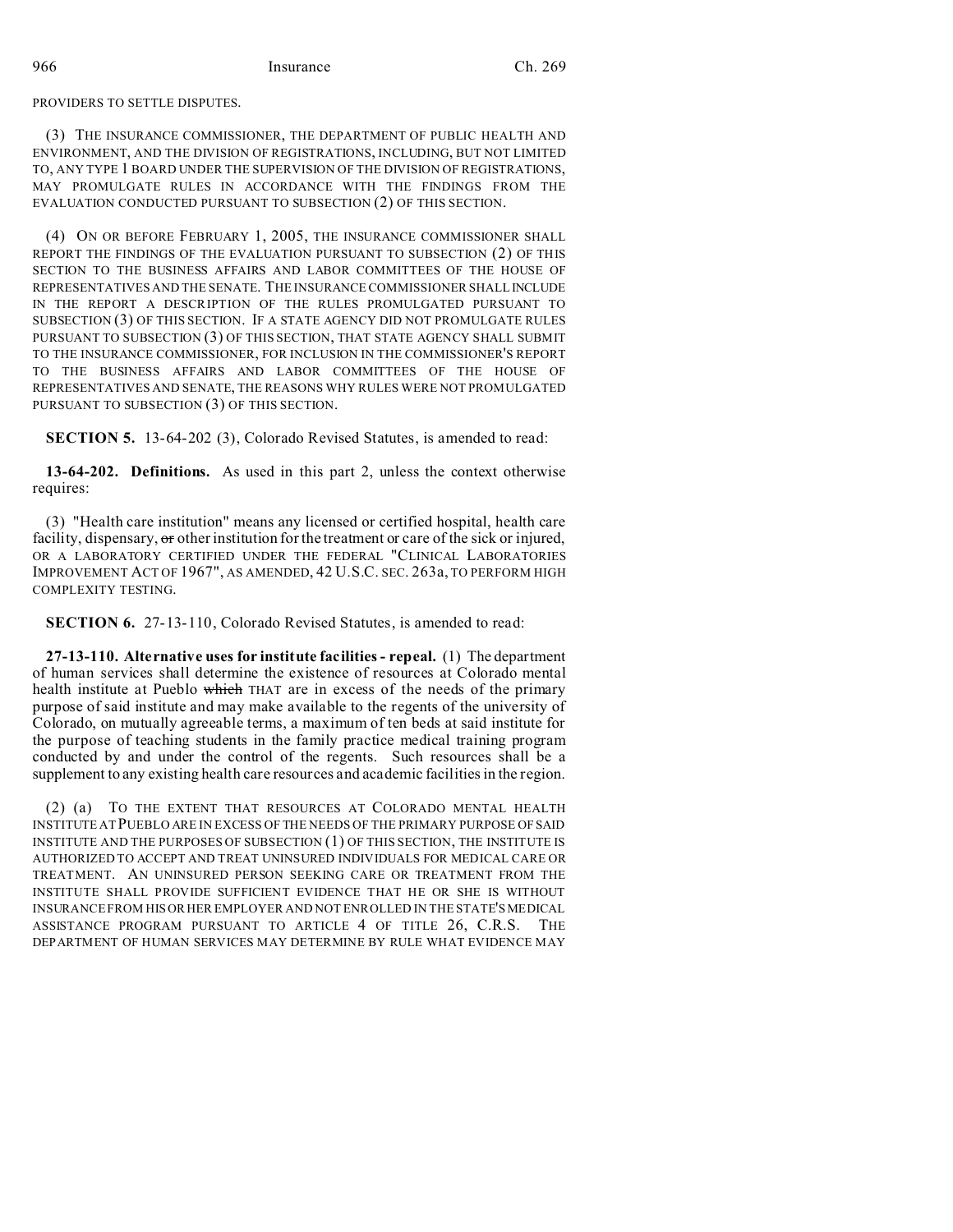## Ch. 269 Insurance 967

BE REQUESTED. THE UNINSURED PERSON SHALL BE RESPONSIBLE FOR PAYMENT OF CHARGES FOR CARE AND TREATMENT BY THE INSTITUTION. THE COLORADO MENTAL HEALTH INSTITUTE AT PUEBLO SHALL CHARGE SUCH UNINSURED INDIVIDUALS A RATE THAT IS COMPARABLE TO THE RATE CHARGED FOR SERVICES RENDERED FOR ENROLLEES IN THE STATE'S MEDICAL ASSISTANCE PROGRAM PURSUANT TO ARTICLE 4 OF TITLE 26, C.R.S.

(b) THE OFFICE OF BEHAVIORAL HEALTH AND HOUSING WITHIN THE DEPARTMENT OF HUMAN SERVICES SHALL REPORT TO THE JOINT BUDGET COMMITTEE ON OR BEFORE JANUARY 15, 2009, THE FOLLOWING INFORMATION:

(I) THE NUMBER OF UNINSURED PATIENTS TREATED BY THE COLORADO MENTAL HEALTH INSTITUTE AT PUEBLO PURSUANT TO THIS SUBSECTION (2);

(II) THE AMOUNT OF REVENUE GENERATED BY THE INSTITUTE BY TREATING THESE UNINSURED INDIVIDUALS; AND

(III) THE IMPACT, IF ANY, ON THE ABILITY OF THE INSTITUTE TO FULFILL ITS PRIMARY PURPOSES AS A RESULT OF TREATING UNINSURED INDIVIDUALS PURSUANT TO THIS SUBSECTION (2).

(c) THIS SUBSECTION (2) IS REPEALED, EFFECTIVE JULY 1, 2009.

**SECTION 7.** 6-1-102 (4.2) and (4.3), Colorado Revised Statutes, are amended, and the said 6-1-102 is further amended BY THE ADDITION OF A NEW SUBSECTION, to read:

**6-1-102. Definitions.** As used in this article, unless the context otherwise requires:

(4.1) "DANCE STUDIO" MEANS ANY PERSON ENGAGED IN THE ADVERTISEMENT OR SALE OF DANCE STUDIO SERVICES.

(4.2) "Dance studio" means any person engaged in the advertisement or sale of dance studio services. "DANCE STUDIO SERVICES" MEANS INSTRUCTION, TRAINING, OR ASSISTANCE IN DANCING; THE USE OF DANCE STUDIO FACILITIES; MEMBERSHIP IN ANY GROUP, CLUB, OR ASSOCIATION FORMED BY A DANCESTUDIO; AND PARTICIPATION IN DANCE COMPETITIONS, DANCE SHOWCASES, TRIPS, TOURS, PARTIES, AND OTHER ORGANIZED EVENTS AND RELATED TRAVEL ARRANGEMENTS.

(4.3) "Dance studio services" means instruction, training, or assistance in dancing; the use of dance studio facilities; membership in any group, club, or association formed by a dance studio; and participation in dance competitions, dance showcases, trips, tours, parties, and other organized events and related travel arrangements. "DISCOUNT HEALTH PLAN" MEANS A PROGRAM EVIDENCED BY A MEMBERSHIP AGREEMENT, CONTRACT, CARD, CERTIFICATE,DEVICE, OR MECHANISM, WHICH OFFERS HEALTH CARE SERVICES, AS DEFINED IN SECTION 10-16-102 (22), C.R.S., OR RELATED PRODUCTS INCLUDING, BUT NOT LIMITED TO, PRESCRIPTION DRUGS AND MEDICAL EQUIPMENT, AT PURPORTED DISCOUNTED RATES FROM HEALTH CARE PROVIDERS ADVERTISED AS PARTICIPATING IN THE PROGRAM. A "DISCOUNT HEALTH PLAN" DOES NOT INCLUDE A PROGRAM IN WHICH A PARTICIPATING PROVIDER HAS AGREED, AS A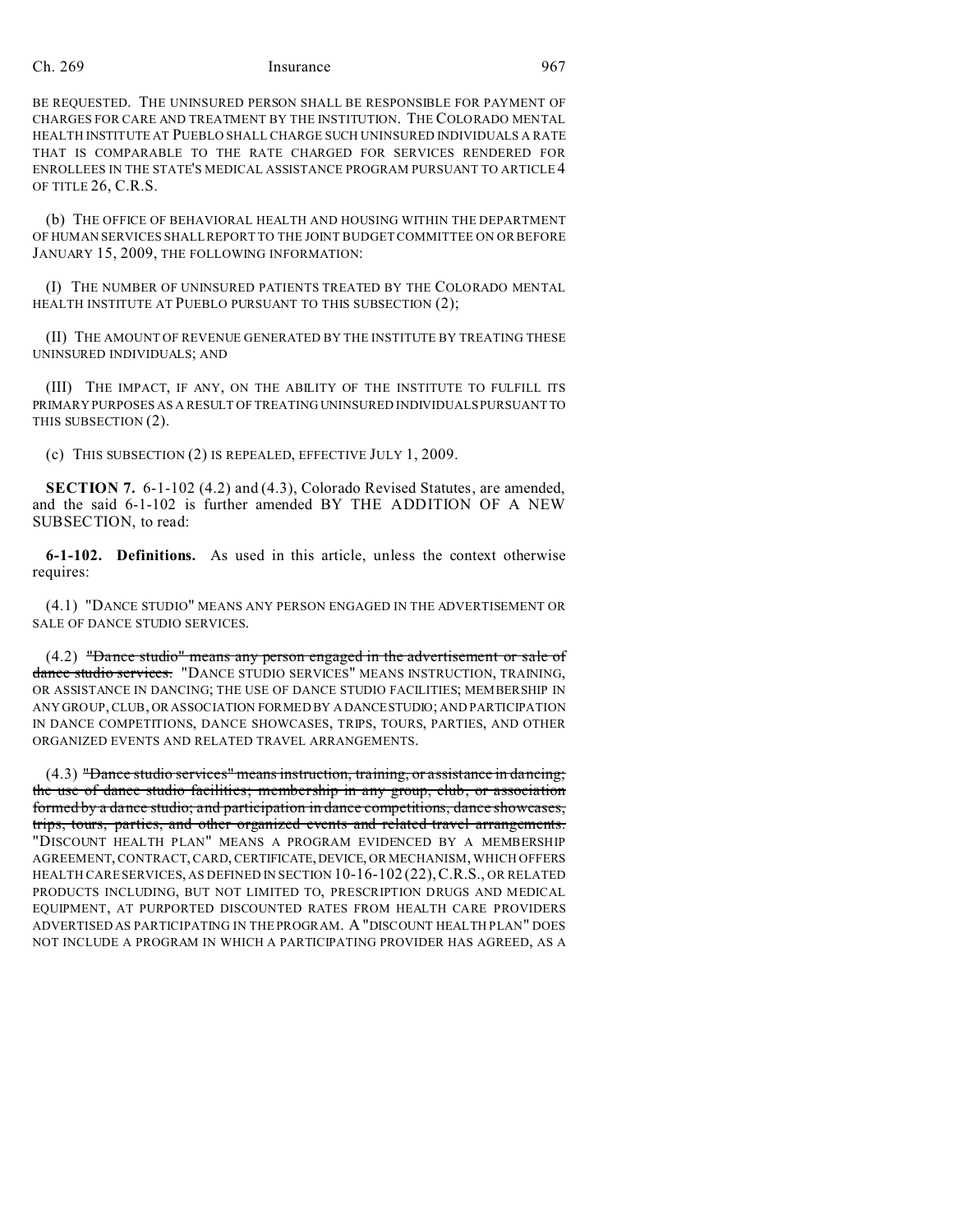968 Insurance Ch. 269

CONDITION OF HIS OR HER PARTICIPATION IN THE PROGRAM, TO NEGOTIATETHEPRICES TO BE CHARGED FOR HIS OR HER SERVICES DIRECTLY WITH CONSUMERS IN THE PROGRAM AND THE PROVIDER IS NOT REQUIRED TO OFFER DISCOUNTED PRICES FOR HIS OR HER SERVICES AS PART OF THE PROGRAM.

**SECTION 8.** Part 7 of article 1 of title 6, Colorado Revised Statutes, is amended BY THE ADDITION OF A NEW SECTION to read:

**6-1-712. Discount health plan and cards.** (1) A PERSON ENGAGES IN A DECEPTIVE TRADE PRACTICE WHEN, IN THE COURSE OF SUCH PERSON'S BUSINESS, VOCATION, OR OCCUPATION, SUCH PERSON:

(a) SOLICITS, MARKETS, ADVERTISES, PROMOTES, OR SELLS TO A CONSUMER RESIDING IN COLORADO A DISCOUNT HEALTH PLAN AND SUCH PLAN MATERIALS:

(I) FAIL TO PROVIDE TO THE CONSUMER A CLEAR AND CONSPICUOUS DISCLOSURE THAT THE DISCOUNT HEALTH PLAN IS NOT INSURANCE AND THAT THE PLAN ONLY PROVIDES FOR DISCOUNT HEALTH CARE SERVICES FROM PARTICIPATING PROVIDERS WITHIN THE PLAN.

(II) FAIL TO PROVIDE THE NAME, ADDRESS, AND TELEPHONE NUMBER OF THE ADMINISTRATOR OF THE DISCOUNT HEALTH PLAN.

(III) FAIL TO MAKE AVAILABLE TO THE CONSUMER THROUGH A TOLL-FREE TELEPHONE NUMBER, UPON REQUEST OF THECONSUMER, A COMPLETE AND ACCURATE LIST OF THE PARTICIPATING PROVIDERS WITHIN THE PLAN IN THE CONSUMER'S LOCAL AREA AND A LIST OF THE SERVICES FOR WHICH THE DISCOUNTS ARE APPLICABLE. SUCH LIST SHALL BE AVAILABLE TO THE CONSUMER UPON REQUEST COMMENCING WITH THE TIME OF PURCHASE AND SHALL BE UPDATED AT LEAST EVERY SIX MONTHS.

(IV) FAIL TO USE COMMON USAGE FOR WORDS AND PHRASES IN DESCRIBING THE DISCOUNTS OR ACCESS TO DISCOUNTS OFFERED, AND SUCH FAILURE RESULTS IN REPRESENTATIONS OF THE DISCOUNTS THAT ARE MISLEADING, DECEPTIVE, OR FRAUDULENT.

(V) FAIL TO PROVIDE TO THE CONSUMER NOTICE OF THE RIGHT TO CANCEL SUCH DISCOUNT HEALTH PLAN PURSUANT TO PARAGRAPH (c) OF THIS SUBSECTION (1).

(b) OFFERS DISCOUNTED HEALTH SERVICES OR PRODUCTS THAT ARE NOT AUTHORIZED BY A CONTRACT WITH EACH PROVIDER LISTED IN CONJUNCTIONWITH THE DISCOUNT HEALTH PLAN.

(c) FAILS TO ALLOW A PURCHASER OF A DISCOUNT HEALTH PLAN TO CANCEL SUCH PLAN WITHIN THIRTY DAYS AFTER PURCHASE.

(d) FAILS TO REFUND ALL MEMBERSHIP FEES PAID TO THE DISCOUNT HEALTH PLAN BY THE CONSUMER WITHIN THIRTY DAYS AFTER TIMELY NOTIFICATION OF THE CANCELLATION OF THE PLAN TO THE DISCOUNT HEALTH PLAN ADMINISTRATOR PURSUANT TO PARAGRAPH (c) OF THIS SUBSECTION (1).

(2) THE PROVISIONS OF THIS SECTION SHALL NOT APPLY TO: